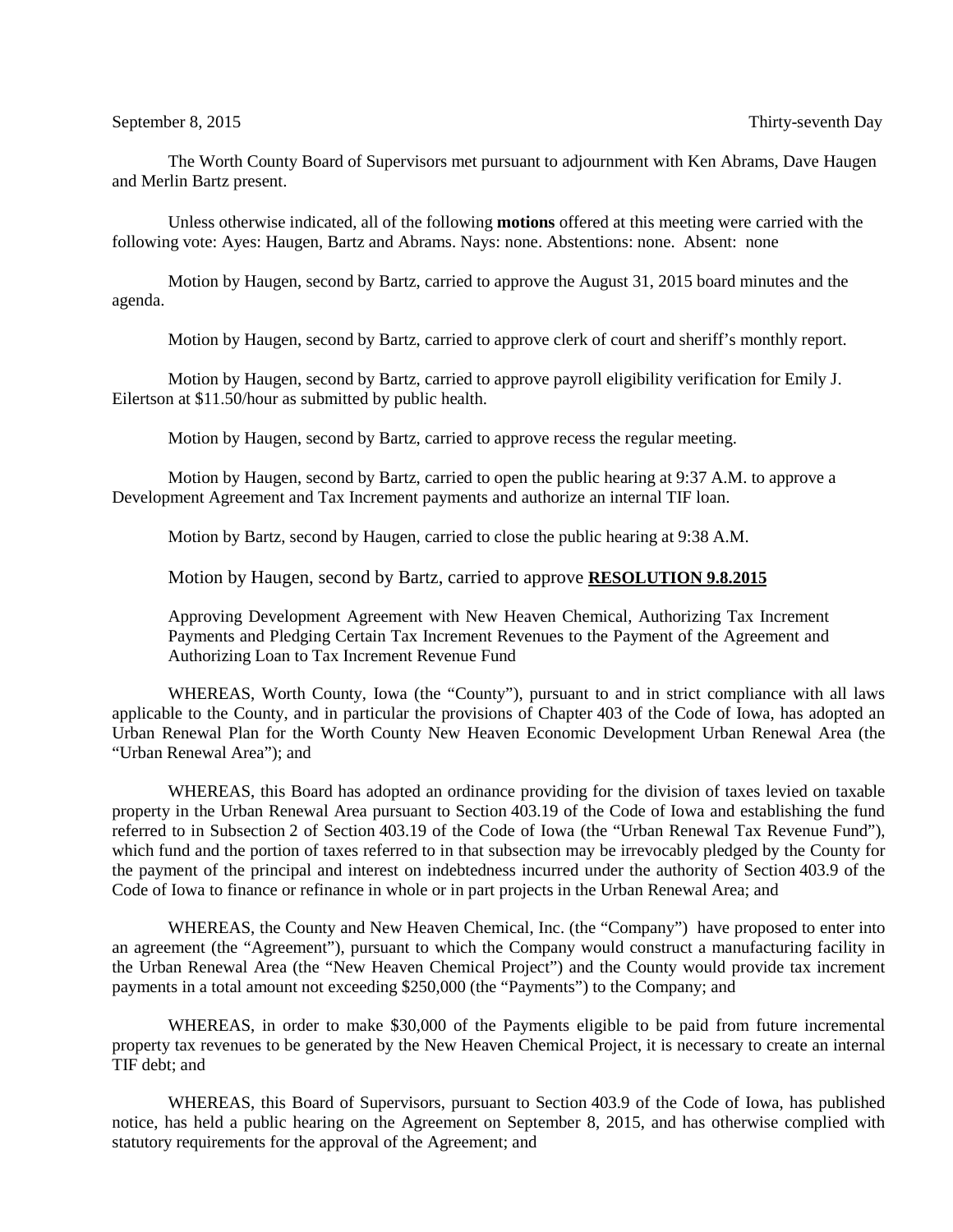WHEREAS, Chapter 15A of the Code of Iowa ("Chapter 15A") declares that economic development is a public purpose for which a County may provide grants, loans, tax incentives, guarantees and other financial assistance to or for the benefit of private persons; and

WHEREAS, Chapter 15A requires that before public funds are used for grants, loans, tax incentives or other financial assistance, a Board of Supervisors must determine that a public purpose will reasonably be accomplished by the spending or use of those funds; and

WHEREAS, Chapter 15A requires that in determining whether funds should be spent, a Board of Supervisors must consider any or all of a series of factors;

NOW, THEREFORE, It Is Resolved by the Board of Supervisors of Worth County, Iowa, as follows:

Section 1. Pursuant to the factors listed in Chapter 15A, the Board hereby finds that: The New Heaven Chemical Project will add diversity and generate new opportunities for the Worth County and Iowa economies; The New Heaven Chemical Project will generate public gains and benefits, particularly in the creation of new jobs, which are warranted in comparison to the amount of the proposed property tax incentives.

Section 2. The Board further finds that a public purpose will reasonably be accomplished by entering into the Agreement and providing the property tax payments to New Heaven Chemical, Inc.

Section 3. The Agreement is hereby approved and the Chairperson and County Auditor are hereby authorized and directed to execute and deliver the Agreement on behalf of the County, in substantially the form and content in which the Agreement has been presented to this Board of Supervisors, and such officers are also authorized to make such changes, modifications, additions or deletions as they, with the advice of bond counsel, may believe to be necessary, and to take such actions as may be necessary to carry out the provisions of the Agreement.

Section 4. As provided and required by Chapter 403 of the Code of Iowa, the County's obligations under the Agreement shall be payable solely from a subfund which is hereby established, into which shall be paid that portion of the income and proceeds of the Urban Renewal Tax Revenue Fund attributable to property taxes derived from the property described as follows:

A PORTION OF THE NORTHEAST QUARTER OF SECTION 16 TOWNSHIP 98 NORTH, RANGE 20 WEST OF THE 5TH P.M., WORTH COUNTY, IOWA MORE PARTICULARLY DESCRIBED AS FOLLOWS:

COMMENCING AT THE NORTH ¼ CORNER OF SAID SECTION 16; THENCE SOUTH 00 DEGREES 04 MINUTES 37 SECONDS EAST ALONG THE MID-SECTION LINE OF SAID SECTION, A DISTANCE OF 1,653.25 FEET; THENCE DEPARTING SAID SECTION LINE, NORTH 89 DEGREES 55 MINUTES 23 SECONDS EAST, A DISTANCE OF 1,183.17 FEET TO THE POINT OF BEGINNING;

THENCE NORTH 85 DEGREEES 53 MINUTES 21 SECONDS EAST, A DISTANCE OF 160 .00 FEET; THENCE SOUTH 04 DEGREEES 06 MINUTES 48 SECONDS EAST, A DISTANCE OF 550.00 FEET; THENCE SOUTH 85 DEGREEES 53 MINUTES 08 SECONDS WEST, A DISTANCE OF 160 .00 FEET; THENCE NORTH 04 DEGREEES 06 MINUTES 47 SECONDS WEST, A DISTANCE OF 550.01 FEET TO POINT OF BEGINNING.

(the "New Heaven Chemical Subfund").